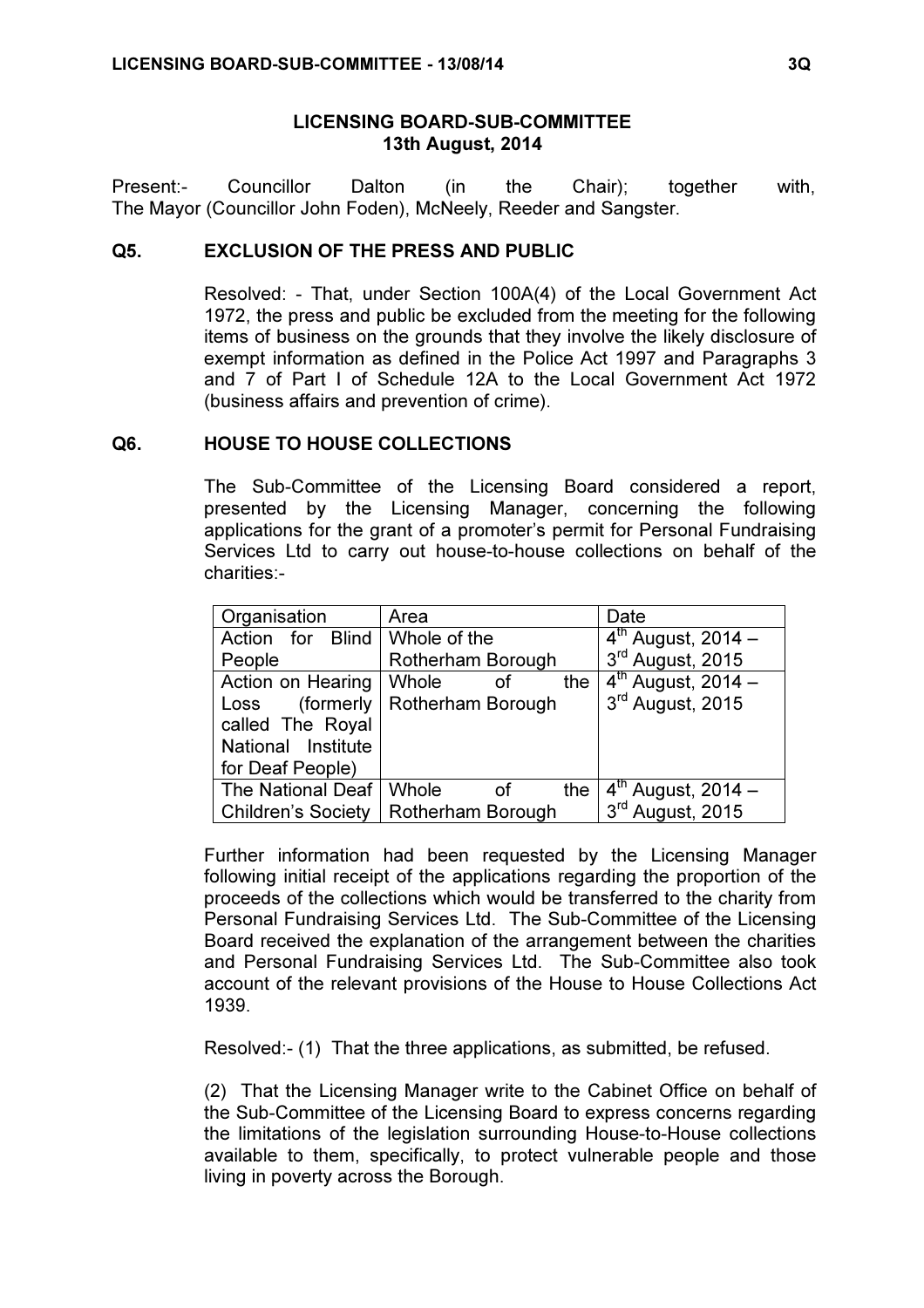# Q7. APPLICATIONS FOR THE GRANT OF HACKNEY CARRIAGE/PRIVATE HIRE DRIVERS' LICENCES

 The Sub-Committee of the Licensing Board considered a report, presented by the Licensing Manager, relating to applications for the grant of hackney carriage / private hire drivers' licences in respect of Messrs. E.J.S. and M.R..

Messrs. E.J.S. and M.R. both attended the meeting and were interviewed by the Board.

Resolved: - (1) That the application for the grant of a hackney carriage/private hire driver's licence in respect of Mr. E.J.S. be approved and he be granted a licence for three years, subject to him passing the DSA Driving Test and the Group Two Medical.

(2) That the application for the grant of a hackney carriage/private hire driver's licence in respect of Mr. M.R. be approved and he be granted a licence for three years, subject to him passing the DSA Driving Test and the Group Two Medical, and a written warning as to his future conduct be issued to him.

# Q8. APPLICATIONS FOR THE RENEWAL OF HACKNEY CARRIAGE/PRIVATE HIRE DRIVERS' LICENCES

 The Sub-Committee of the Licensing Board considered a report, presented by the Licensing Manager, relating to applications for the renewal of the hackney carriage / private hire drivers' licences in respect of Messrs. S.H. and Z.I..

Mr. S.H. and Mr. M.R. and his representative Mr. S.B., attended the meeting and were interviewed by the Board.

Resolved: - (1) That the application for the renewal of the hackney carriage/private hire driver's licence in respect of Mr. S.H. be approved and his licence be renewed for one-year, and a written warning as to his future conduct issued to him.

(2) That the application for the renewal of the hackney carriage/private hire driver's licence in respect of Mr. M.R. be approved and his licence be renewed for one-year, with a written warning as to his future conduct issued to him. Mr. M.R. must inform the Licensing Service of the outcome of his October hearing.